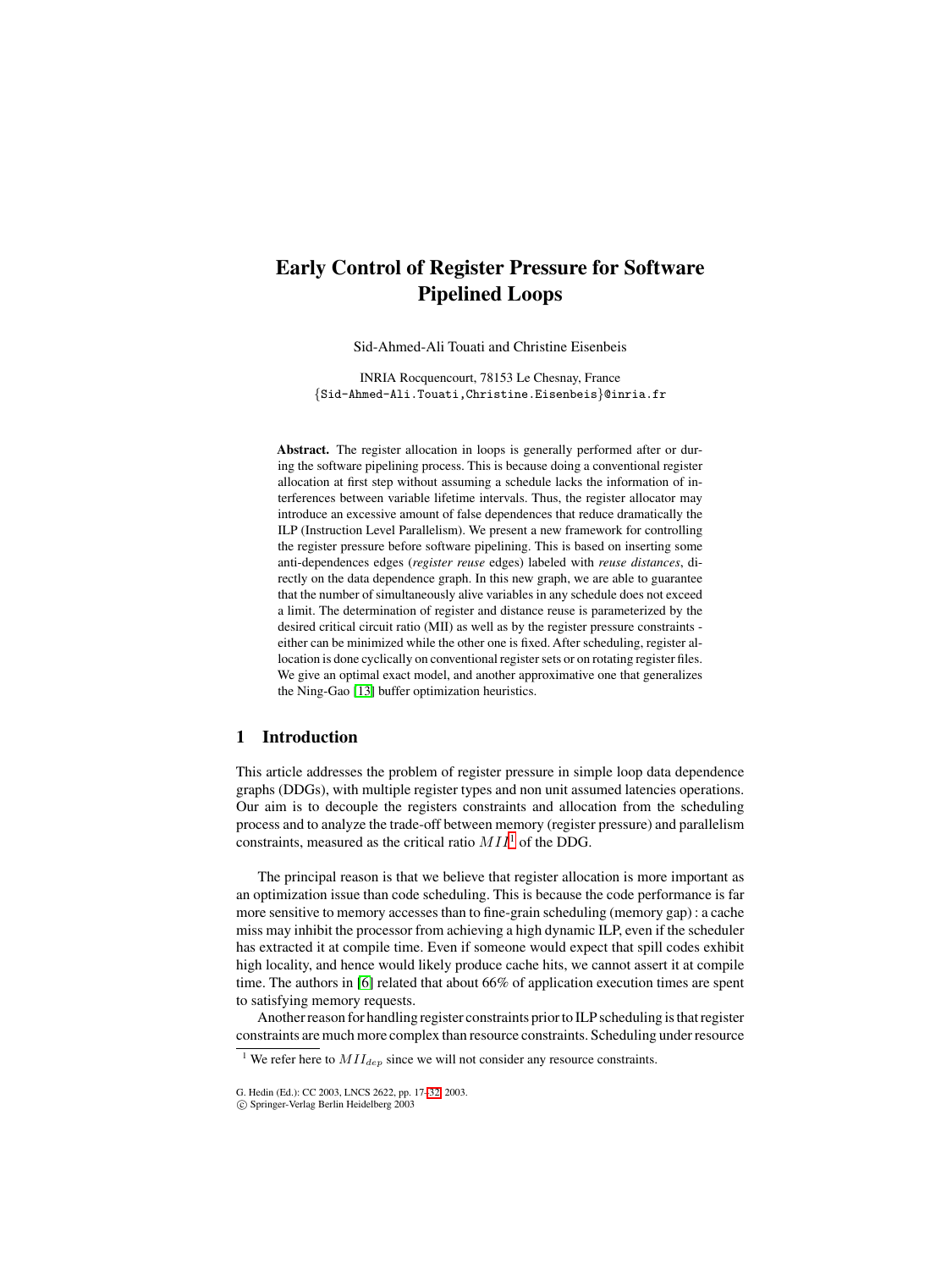constraints is a performance issue. Given a DDG, we are sure to find at least one valid schedule for any underlying hardware properties (a sequential schedule in extreme case, i.e., no ILP). However, scheduling a DDG with a limited number of registers is more complex. We cannot guarantee the existence of at least one schedule. In some cases, we must introduce spill code and hence we change the problem (the input DDG). Also, a combined pass of scheduling with register allocation presents an important drawback if not enough registers are available. During scheduling, we may need to insert load-store operations. We cannot guarantee the existence of a valid issue time for these introduced memory access in an already scheduled code; resource or data dependence constraints may prevent from finding a valid issue slot inside an already scheduled code. This forces to iteratively apply scheduling followed by spilling until reaching a solution.

All the above arguments make us re-think new ways of handling register pressure before starting the scheduling process, so that the scheduler would be free from register constraints and would not suffer from excessive serializations.

Existing techniques in this field usually apply register allocation after a step of software pipelining that is sensitive to register requirement. Indeed, if we succeed in building a software pipelined schedule that does not produce more than  $R$  values simultaneously alive, then we can build a cyclic register allocation with  $R$  available registers [\[3](#page-14-0)[,14\]](#page-15-0). We can use either loop unrolling [\[3\]](#page-14-0), inserting move operations [\[8\]](#page-15-0), or a hardware rotating register file when available  $[14]<sup>2</sup>$  $[14]<sup>2</sup>$ . Therefore, a great amount of work tries to schedule a loop such that it does not use more than  $R$  values simultaneously alive [\[9,23,13,15,12,](#page-15-0)[5,](#page-14-0)[16,7,10\]](#page-15-0). In this paper we directly work on the loop DDG and modify it in order to satisfy the register constraints for any further subsequent software pipelining pass. This idea is already present in [\[1\]](#page-14-0) for DAGs and use the concept of *reuse* edge or vector developed in [\[18,19\]](#page-15-0).

Our article is organized as follows. Sect. 2 defines our loop model and a generic ILP processor. Sect. [3](#page-2-0) starts the study with a simple example. The problem of cyclic register allocation is described in Sect. [4](#page-4-0) and formulated with integer linear programming (intLP). The special case where a rotating register file (RRF) exists in the underlying processor is discussed in Sect. [5.](#page-8-0) In Sect[.6,](#page-9-0) we present a polynomial subproblem. Finally, we synthesize our experiments in Sect. [7](#page-11-0) before concluding.

# **2 Loop Model**

We consider a simple innermost loop (without branches). It is represented by a graph  $G = (V, E, \delta, \lambda)$ , such that : V is the set of the statements in the loop body and E is the set of precedence constraints (flow dependences, or other serial constraints). We associate to each arc  $e \in E$  a latency  $\delta(e)$  in terms of processor clock cycles and a distance  $\lambda(e)$  in terms of number of iterations. We denote by  $u(i)$  the instance of the statement  $u \in V$  of the iteration i. A valid schedule  $\sigma$  must satisfy:

 $\forall e = (u, v) \in E : \sigma(u(i)) + \delta(e) \leq \sigma(v(i + \lambda(e)))$ 

<sup>&</sup>lt;sup>2</sup> Insertion of *move* operations or using a rotating register file requires  $R+1$  registers at most [\[3\]](#page-14-0).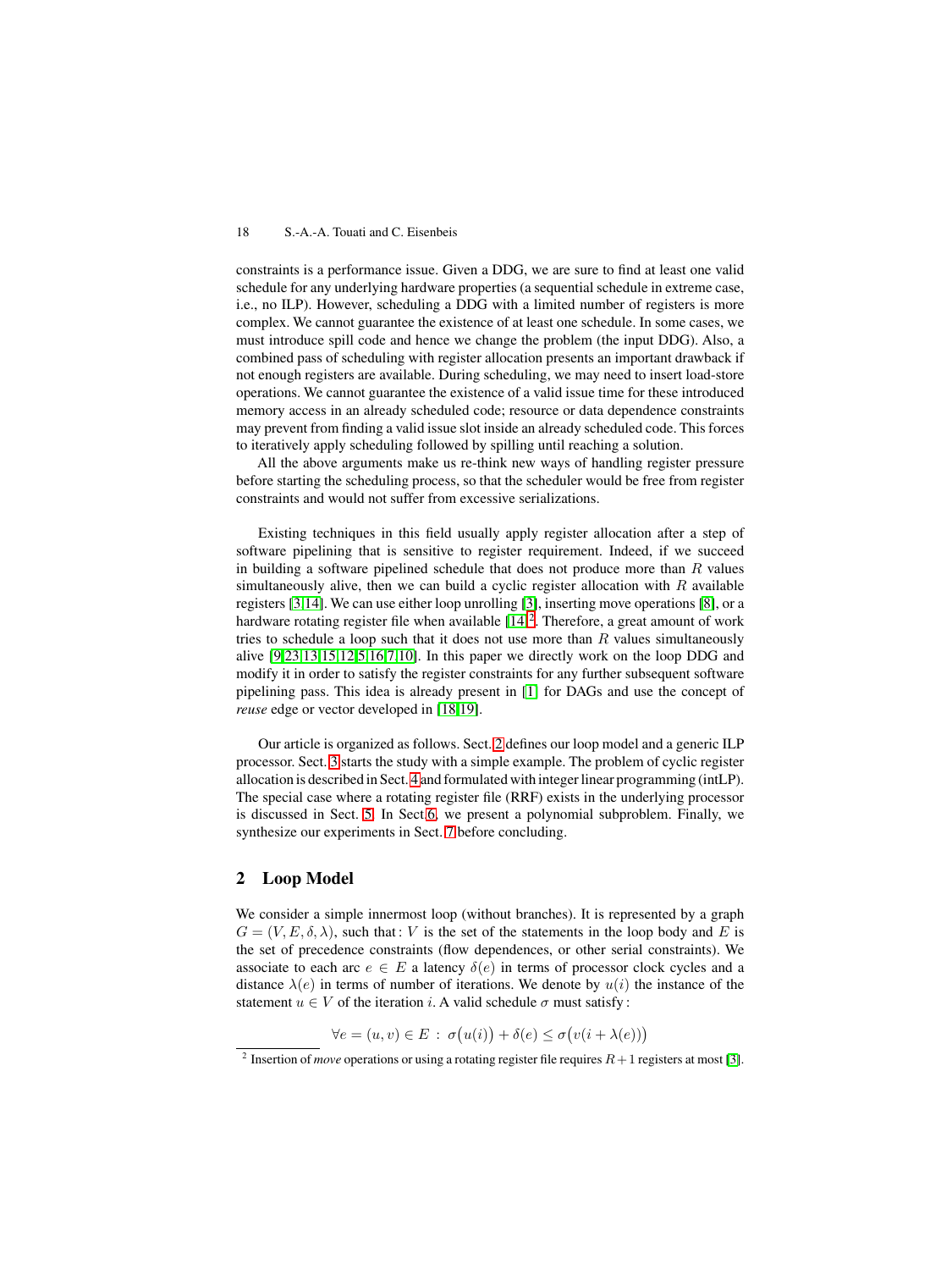<span id="page-2-0"></span>We consider a target RISC-style architecture with multiple register types, where  $\mathcal T$ denotes the set of register types (for instance,  $\mathcal{T} = \{int, float\}$ ). We make a difference between statements and precedence constraints, depending if they refer to values to be stored in registers or not.  $V_{R,t}$  is the set of values to be stored in registers of type  $t \in \mathcal{T}$ . We consider that each statement  $u \in V$  writes into at most one register of a type  $t \in \mathcal{T}$ . The statements which define multiple values with different types are accepted in our model if they do not define more than one value of a certain type.  $E_{R,t}$  is the set of flow dependence edges through a value of type  $t \in \mathcal{T}$ . The set of consumers (readers) of a value  $u^t$  is then the set:

$$
Cons(u^t) = \{v \in V \mid (u, v) \in E_{R,t}\}\
$$

To consider static issue VLIW and EPIC/IA64 processors in which the hardware pipeline steps are visible to compilers (we consider dynamically scheduled superscalar processors too), we assume that reading from and writing into a register may be delayed from the beginning of the schedule time, and these delays are visible to the compiler (architectural visible). We define two delay (offset) functions  $\delta_{r,t}$  and  $\delta_{w,t}$  in which : the read cycle of  $u^t$  from a register of type t is  $\sigma(u) + \delta_{r,t}(u)$ , and the the write cycle of  $u^t$ into a register of type t is  $\sigma(u) + \delta_{w,t}(u)$ .

For superscalar and EPIC/IA64 processors,  $\delta_{r,t}$  and  $\delta_{w,t}$  are equal to zero.

A software pipelining is a function  $\sigma$  that assigns to each statement u a scheduling date (in terms of clock cycle) that satisfies at least the precedence constraints. It is defined by an initiation interval, noted II, and the scheduling date  $\sigma_u$  for the operations of the first iteration. The operation  $u(i)$  of iteration i is scheduled at time  $\sigma_u + (i-1) \times II$ . For all edge  $e = (u, v) \in E$ , this periodic schedule must satisfy:

$$
\sigma_u + \delta(e) \le \sigma_v + \lambda(e).II
$$

Classically, by adding all such inequalities on any circuit  $C$  of  $G$ , we find that  $II$ must be greater than or equal to  $\max_C \frac{\sum_{e \in C} \delta(e)}{\sum_{e \in C} \lambda(e)}$ , that we commonly denote as MII (minimal initiation interval).

We consider now a number of available registers  $\rho$  and all the schedules that have no more than  $\rho$  simultaneously alive variables. Any actual following register allocation will induce new dependences in the DDG. Hence, register pressure has influence on the expected II, even if we assume unbounded resources. What we want to analyze here is the minimum II that can be expected for any schedule using less than  $\rho$  registers. We will denote this value as  $MII(\rho)$  and we will try to understand the relationship between  $MII(\rho)$  and  $\rho$ . Let us start by an example to fix the ideas.

# **3 Basic Ideas**

We give now more intuitions to the new edges that we add between couples of operations. These edges represent possible reuse by the second operation of the register released by the first operation. This can be viewed as a variant of [\[1\]](#page-14-0) or [\[18,19\]](#page-15-0).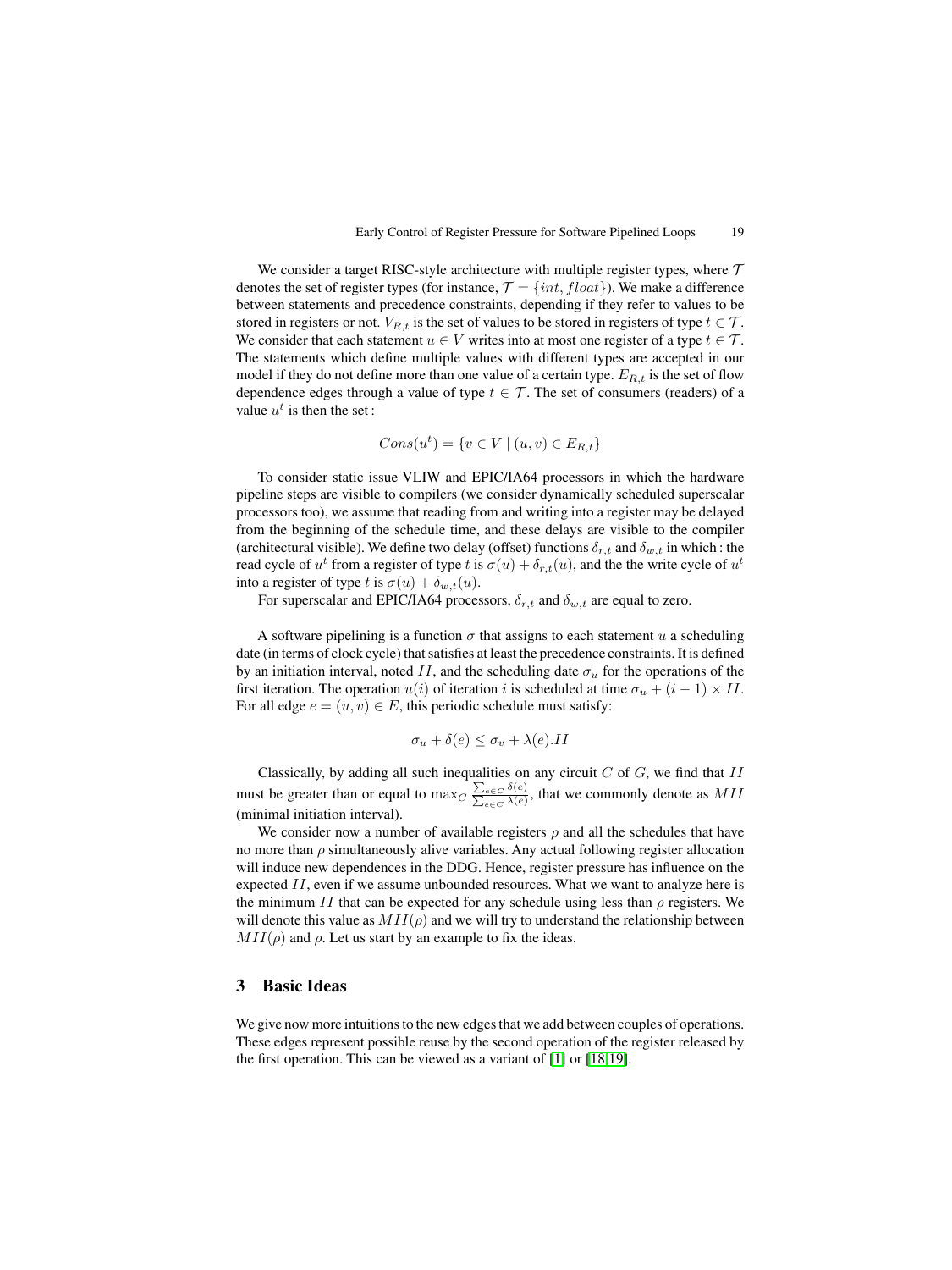Let us consider a simple loop that consists of a unique flow dependence from  $u$  to  $v$ with distance  $\lambda = 3$  (see Fig. 1.(a) where values to be stored in registers of the considered type are in bold circles, and flows are in bold edges). If we have an unbounded number of registers, all iterations of this loop can be run in parallel since there is no recurrence circuit in the DDG. At each iteration, operation  $u$  writes into a new register. Now, let



**Fig. 1.** Simple Example

us assume that we only have  $\rho = 5$  available registers. The different instances of u can use only  $\rho = 5$  registers to cyclically carry their results. In this case, the operation  $u(i + \rho)$  writes into the same register previously used by  $u(i)$ . This fact creates an antidependence from  $v(i+\lambda)$ , which reads the value defined by  $u(i)$ , to  $u(i+\rho)$ ; this means an anti-dependence in the DDG from v to u with a distance  $\rho - \lambda = 2$ . Since u actually writes into its destination register  $\delta_{w,t}(u)$  clock cycles after it is issued and v reads it  $\delta_{r,t}(v)$  after it is issued, the latency of this anti-dependence is set to  $\delta_{r,t}(v)-\delta_{w,t}(u)$  for VLIW or EPIC codes, and to 1 for superscalar (sequential) codes. Consequently, the DDG becomes cyclic because of storage limitations (see Fig. 1.(b), where the anti-dependence is dashed). The introduced anti-dependence, also called "Universal Occupancy Vector' '(UOV) in [\[18\]](#page-15-0), must in turn be counted when computing the new minimum initiation interval since a new circuit is created.

When an operation defines a value that is read by more than one operation, we cannot know in advance which of these consumers actually kills the value (which is the last reader), and hence we cannot know in advance when a register is freed. We propose a trick which defines for each value  $u^t$  of type t a fictitious killing task  $k_{u^t}$ . We insert an edge from each consumer  $v \in Cons(u^t)$  to  $k_{u^t}$  to reflect the fact that this killing task is scheduled after the last scheduled consumer (see Fig. [2\)](#page-4-0). The latency of this serial edge is set to  $\delta_{r,t}(v)$  because of the reading delay, and we set its distance to  $-\lambda$  where  $\lambda$  is the distance of the flow dependence between u and its consumer v. This is done to model the fact that the operation  $k_{u^t}(i+\lambda-\lambda)$ , i.e.,  $k_{u^t}(i)$  is scheduled when the value  $u^t(i)$  is killed. The iteration number i of the killer of  $u(i)$  is only a convention and can be changed by retiming [\[11\]](#page-15-0), without changing the nature of the problem.

Now, a register allocation scheme consists of defining the edges and the distances of reuse. That is, we define for each  $u(i)$  the operation v and iteration  $\mu_{u,v}$  such that  $v(i + \mu_{u,v})$  reuses the same destination register as  $u(i)$ . This reuse creates a new antidependence from  $k_u$  to v with latency equal to  $-\delta_{w,t}(v)$  for VLIW or EPIC codes, and to 1 for sequential superscalar codes. The distance  $\mu_{u,v}$  of this edge has to be defined.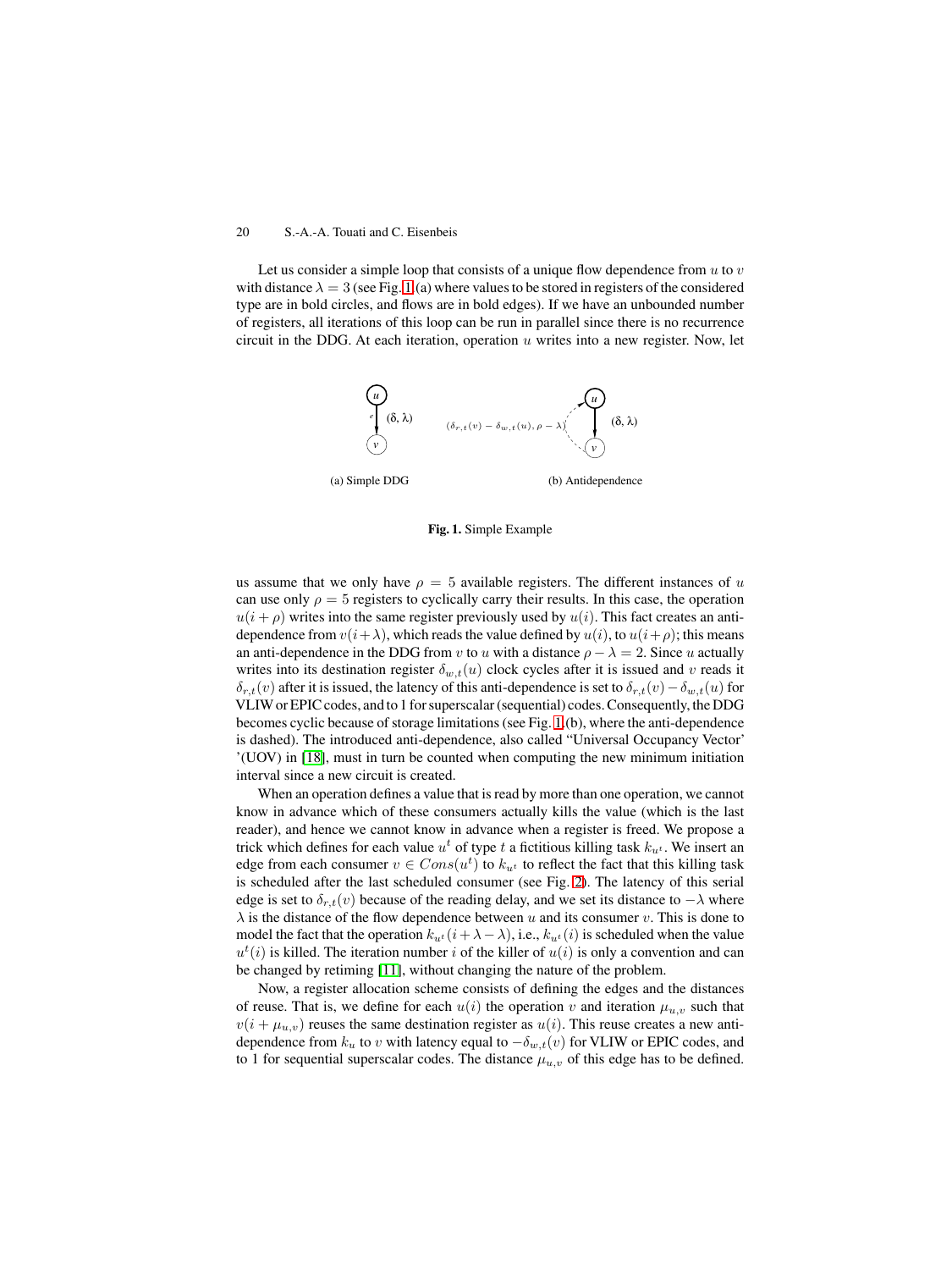<span id="page-4-0"></span>We will see in a further section that the register requirement can be expressed in terms of  $\mu_{u,v}$ .



**Fig. 2.** Killing Tasks

Hence, controlling register requirement means, first, determining which operation should reuse the register killed by another operation (*where should anti-dependences be added?*). Secondly, we have to determine variable lifetimes, or equivalently register requirement (*how many iterations later (* $\mu$ *) should reuse occur*)? The lower is the  $\mu$ , the lower is the register requirement, but also the larger is the MII.

Fig. 2.(a) presents a first reuse decision where each statement reuses the register freed by itself. This is illustrated by adding an anti-dependence from  $k_u$  (resp.  $k_v$ ) to  $u$  (resp.  $v$ ) with an appropriate distance  $\mu$ , as we will see later. Another reuse decision (see Fig. 2.(b)) may be that the statement  $u$  (resp.  $v$ ) reuses the register freed by  $v$  (resp. u). This is illustrated by adding an anti-dependence from  $k_u$  (resp.  $k_v$ ) to v (resp. u). In both cases, the register requirement is  $\mu_1 + \mu_2$ , but it is easy to see that the two schemes do not have the same impact on  $MI$ : intuitively it is better that the operations share registers instead of using two different pools of registers. The next section gives a formal definition of the problem and provides an exact formulation.

# **4 Problem Description**

## **4.1 Data Dependences and Reuse Edges**

The reuse relation between the values (variables) is described by defining a new graph called *a reuse graph* that we note  $G^r = (V_{R,t}, E_r, \mu)$ . Fig. [3.](#page-5-0)(a) shows the first reuse decision where u (v resp.) reuses the register used by itself  $\mu_1$  ( $\mu_2$  resp.) iterations earlier. Fig. [3.](#page-5-0)(b) is the second reuse choice where  $u$  ( $v$  resp.) reuses the register used by v (u resp.)  $\mu_1$  ( $\mu_2$  resp.) iterations earlier. Each edge  $e = (u, v) \in E_r$  with a distance  $\mu(e)$  in the reuse graph means that there is an anti-dependence between  $k_u$  and v with a distance  $\mu(e)$ . The resulted DDG after adding the killing tasks and the anti-dependences to apply the register reuse decisions is called the *DDG associated with a reuse decision* : Fig. 2.(a) is the associated DDG with Fig. [3.](#page-5-0)(a), and Fig. 2.(b) is the one associated with Fig. [3.](#page-5-0)(b). We denote by  $G_{\to r}$  the DDG associated to a reuse decision r.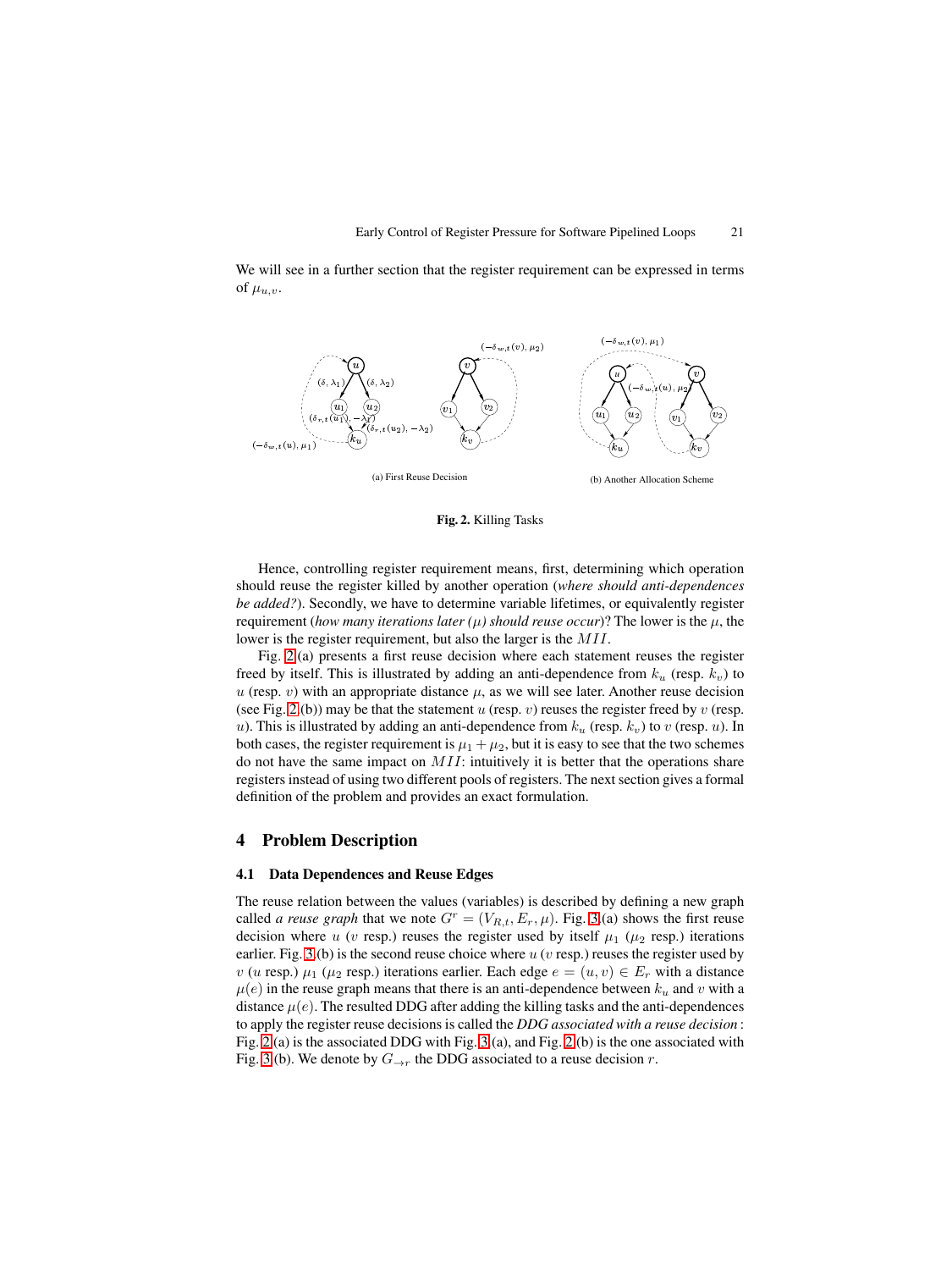

(a) First Reuse Graph (b) Second Reuse Graph

## **Fig. 3.** Reuse Graphs

A reuse graph must verify some constraints to be valid : first, the resulting DDG must be schedulable; second, each value reuses only one freed register, and each register is reused by only one value. The second constraint means that the reuse scheme is the same at each iteration. Generalizing this condition by allowing different (but periodic) reuse schemes is beyond the scope of this paper. This condition results in the following lemma.

**Lemma 1.** [\[22\]](#page-15-0) Let  $G^r = (V_{R,t}, E_r, \mu)$  be a valid reuse graph of type t associated with *a loop*  $G = (V, E, \delta, \lambda)$ *. Then:* 

- **–** *the reuse graph only consists of elementary and disjoined circuits ;*
- **−** *any value*  $u^t$  ∈  $V_{R,t}$  *belongs to a unique circuit in the reuse graph.*

Any circuit C in a reuse graph is called a *reuse circuit*. We note  $\mu(C)$  the sum of the  $\mu$  distances in this circuit. Then, to each reuse circuit  $C = (u_0, u_1, \ldots, u_n, u_0)$ , there exists an image  $C' = (u_0 \leadsto k_{u_0}, u_1, ..., u_n \leadsto k_{u_n}, u_0)$  for it in the associated DDG. For instance in Fig. [2.](#page-4-0)(a),  $C' = (v, v_1, k_v, v)$  is an image for the reuse circuit  $C = (v, v)$ in Fig. 3.(a). Such image may not be unique.

If a reuse graph is valid, we can build a cyclic register allocation in the DDG associated with it, as explained in the following theorem. We require  $\mu(G^r)$  registers, in which  $\mu(G^r)$  is the sum of all  $\mu$  distances in the reuse graph  $G^r$ .

**Theorem 1.** [\[22\]](#page-15-0) Let  $G = (V, E, \delta, \lambda)$  be a loop and  $G^r = (V_{R,t}, E_r, \mu)$  a valid reuse *graph of a register type*  $t \in \mathcal{T}$ *. Then the reuse graph G<sup>r</sup> defines a cyclic register allocation for* G with exactly  $\mu_t(G^r)$  registers of type t if we unroll the loop  $\alpha$  times *where :*

$$
\alpha = lcm(\mu_t(C_1), \cdots, \mu_t(C_n))
$$

*with*  $C = \{C_1, \dots, C_n\}$  *is the set of all reuse circuits, and lcm is the least common multiple.*

For a complete and detailed proof, please refer to [\[22\]](#page-15-0).

As a corollary, we can build a cyclic register allocation for all register types.

**Corollary 1.** [\[22\]](#page-15-0) Let  $G = (V, E, \delta, \lambda)$  be a loop with a set of register types  $\mathcal{T}$ . To each type  $t \in \mathcal{T}$  is associated a valid reuse graph  $G_t^r.$  The loop can be allocated with  $\mu_t(G^r)$ *registers for each type* t *if we unroll it* α *times, where*

$$
\alpha = lcm(\alpha_{t_1}, \cdots, \alpha_{t_n})
$$

*where*  $\alpha_{t_i}$  *is the unrolling degree of the reuse graph of type*  $t_i$ *.* 

<span id="page-5-0"></span>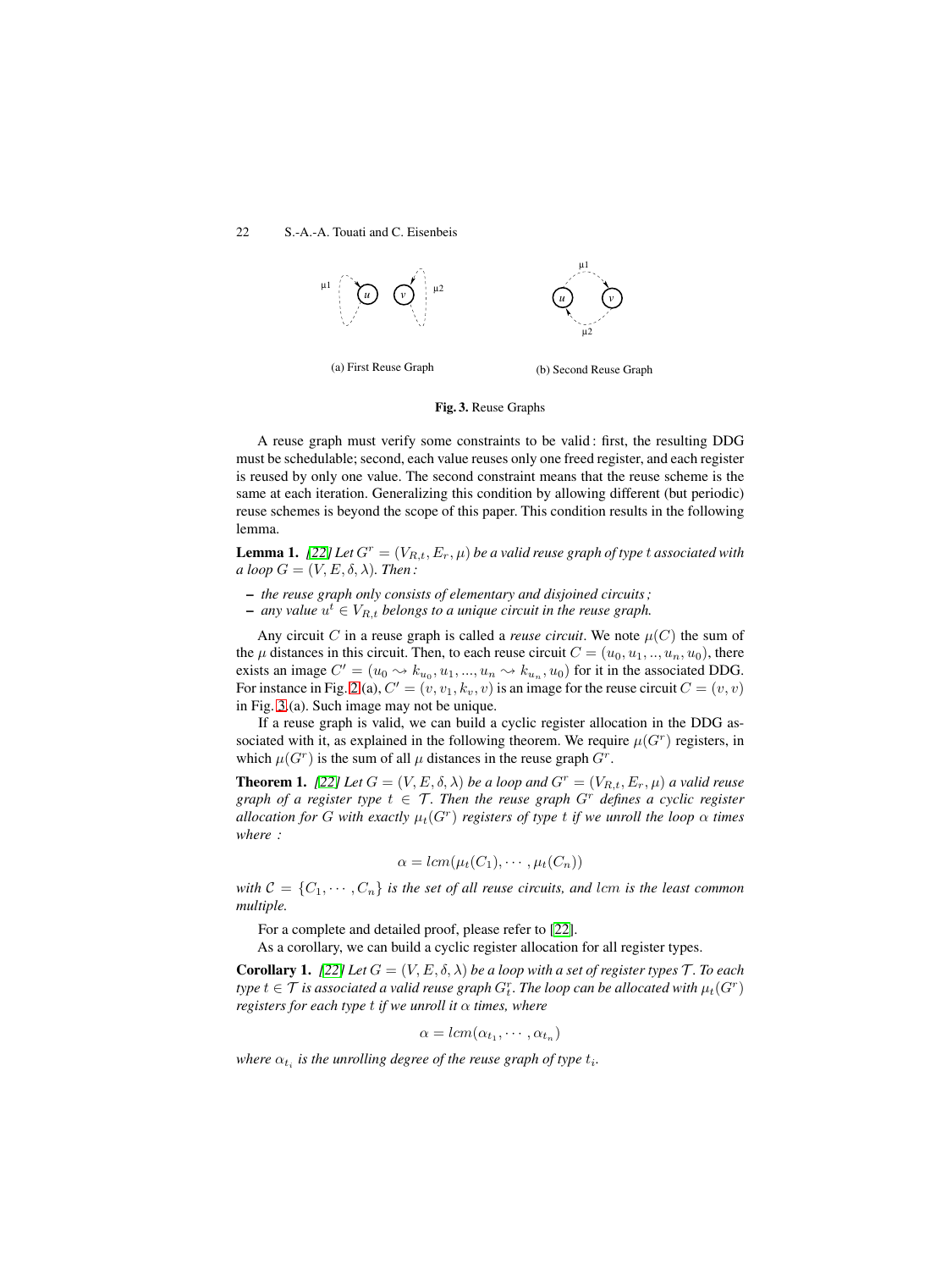It should be noted that the fact that the unrolling factor may be significantly high is not related to our method and would happen only if we actually want to allocate the variables on this minimal number of registers with the computed reuse scheme. However, there may be other reuse schemes for the same number of registers, or there may be other available registers in the architecture. In that case, the meeting graph framework [\[3\]](#page-14-0) can help to control or reduce this unrolling factor.

From all above, we deduce a formal definition of the problem of optimal cyclic register allocation with minimal ILP loss. We call it Schedule Independent Register Allocation (SIRA).

*Problem 1 (SIRA).* Let  $G = (V, E, \delta, \lambda)$  be a loop and  $\mathcal{R}_t$  the number of available registers of type t. Find a valid reuse graph for each register type such that the corresponding

$$
\mu_t(G^r) \leq \mathcal{R}_t
$$

and the critical circuit in G is minimized.

This problem can be reduced to the classical NP-complete problem of minimal register allocation [\[22\]](#page-15-0). The following section gives an exact formulation of SIRA.

#### **4.2 Exact Formulation**

In this section, we give an intLP model for solving SIRA. It is built for a fixed execution rate  $II$  (the new constrained  $MII$ ). Note that  $II$  is not the initiation interval of the final schedule, since the loop is not already scheduled. II denotes the value of the new desired critical circuit. Here, we assume VLIW or EPIC codes. For superscalar ones, we only have to set the anti-dependence latency to 1.

Our SIRA exact model uses the linear formulation of the logical implication  $(\Longrightarrow)$ and equivalence  $(\Longleftrightarrow)$  by introducing binary variables, as previously explained in [\[20,](#page-15-0) [21,22\]](#page-15-0). The size of our system is bounded by  $\mathcal{O}(|V|^2)$  variables and  $\mathcal{O}(|E| + |V|^2)$ linear constraints.

# *Basic Variables*

- **–** a schedule variable  $\sigma_u \geq 0$  for each operation  $u \in V$ , including one for each killing node  $k_{u^t}$ .
- $-$  a binary variables  $\theta_{u,v}^t$  for each  $(u,v) \in V_{R,t}^2$ , and for each register type  $t \in \mathcal{T}$ . It is set to 1 iff  $(u, v)$  is a reuse edge of type t;
- $-\mu_{u,v}^t$  for reuse distance for all  $(u, v) \in V_{R,t}^2$ , and for each register type.

#### *Linear Constraints*

**–** data dependences (the existence of at least one valid software pipelining schedule, including killing tasks constraints)

$$
\forall e = (u, v) \in E: \ \sigma_u + \delta(e) \le \sigma_v + II \times \lambda(e)
$$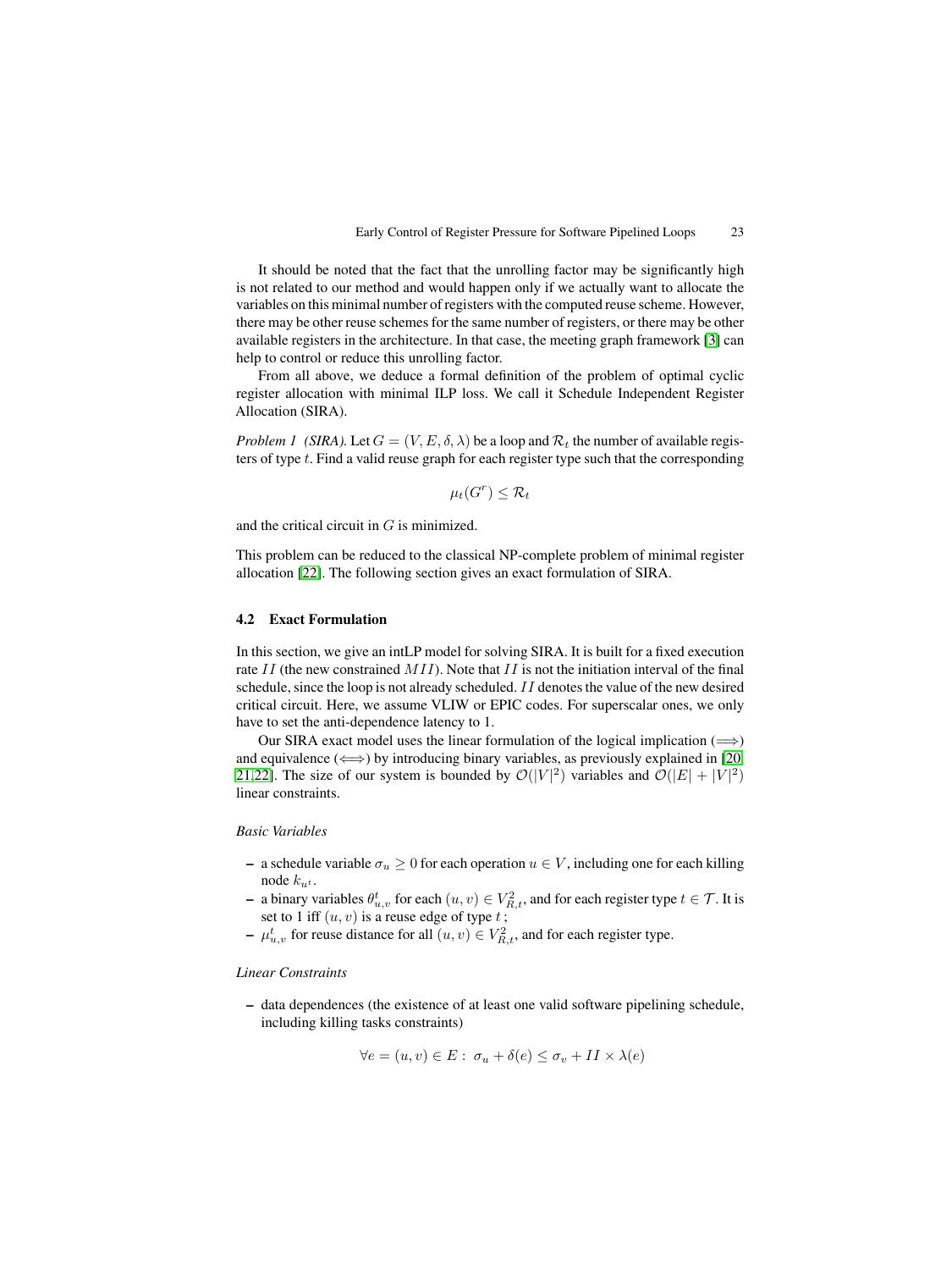**–** there is an anti-dependence between  $k_{u^t}$  and v if  $(u, v)$  is a reuse edge:  $\forall t \in \mathcal{T}, \ \forall (u, v) \in V_{R,t}^2:$ 

$$
\theta_{u,v}^t = 1 \Longrightarrow \sigma_{k_{u^t}} - \delta_{w,t}(v) \le \sigma_v + II \times \mu_{u,v}
$$

**–** If there is no register reuse between two values  $(reuse_t(u) \neq v)$ , then  $\theta_{u,v}^t = 0$ . The anti-dependence distance  $\mu_{u,v}^t$  must be set to 0 in order to not be cumulated in the objective function.  $\forall t \in \mathcal{T}, \forall (u, v) \in V_{R,t}^2$ :

$$
\theta_{u,v}^t = 0 \Longrightarrow \mu_{u,v}^t = 0
$$

The reuse relation must be a bijection from  $V_{R,t}$  to  $V_{R,t}$ :

**–** a register can be reused by only one operation :

$$
\forall t \in \mathcal{T}, \ \forall u \in V_{R,t} : \ \sum_{v \in V_{R,t}} \theta_{u,v}^t = 1
$$

**–** one value can reuse only one released register :

$$
\forall t\in\mathcal{T},\ \forall u\in V_{R,t}:\ \sum_{v\in V_{R,t}}\theta^t_{v,u}=1
$$

*Objective Function.* We want to minimize the number of registers required for the register allocation. So, we choose an arbitrary register type  $t$  which we use as objective function :

Minimize 
$$
\sum_{(u,v)\in V_{R,t}^2} \mu_{u,v}^t
$$

The other registers types are bounded in the model by their respective number of available registers :

$$
\forall t' \in \mathcal{T} - \{t\} : \sum_{(u,v) \in V_{R,t'}^2} \mu_{u,v}^{t'} \leq \mathcal{R}_{t'}
$$

As previously mentioned, our model includes writing and reading offsets. The nonpositive latencies of the introduced anti-dependences generate a specific problem. Indeed, some circuits C in the constructed DDG may have non-positive distance  $\lambda(C) \leq 0$ . Even if such circuits do not prevent a DDG from being scheduled, it may be so in the presence of resource constraints. Thus, we prohibit such circuits (we will discuss it later). Note that this problem does not occur for superscalar (sequential) codes, because the introduced anti-dependences have positive latencies.

The unrolling degree is left free and over any control in SIRA formulation. This factor may theoretically grow exponentially. Minimizing the unrolling degree is to minimize  $lcm(\mu_i)$ , the least common multiple of the anti-dependence distances of reuse circuits. This non linear problem is very difficult an remains an open problem : as far as we know, there is not a satisfactory solution for it. Fortunately, there exists a hardware feature that allow to avoid loop unrolling. We study it in the next section.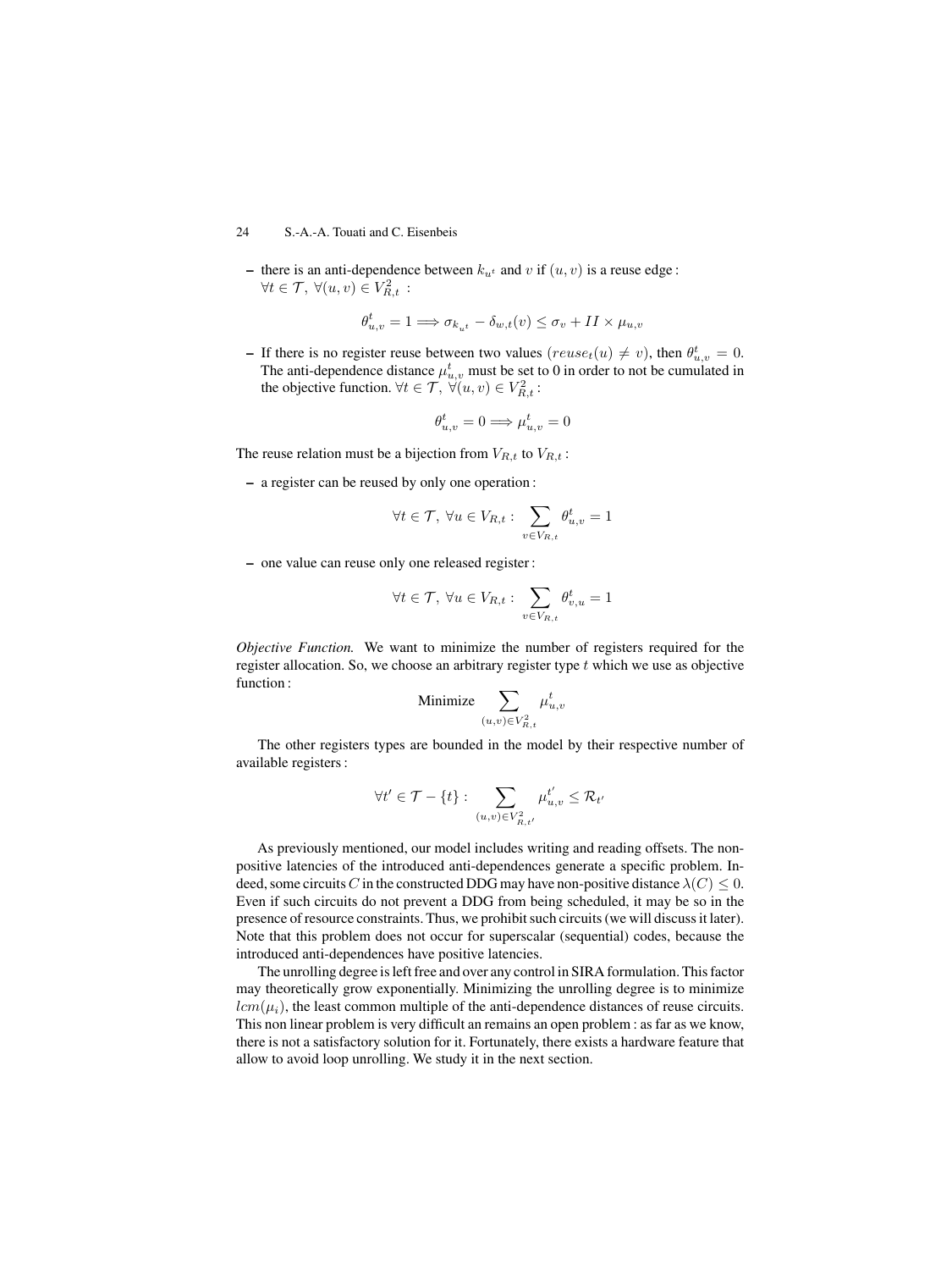# <span id="page-8-0"></span>**5 Rotating Register Files**

A rotating register file [\[4](#page-14-0)[,14,17\]](#page-15-0) is a hardware feature that moves (shift) implicitly architectural registers in a cyclic way. At every new kernel issue (special branch operation), each architectural register specified by program is mapped by hardware to a new physical register. The mapping function is  $(R$  denotes an architectural register and  $R'$  a physical register):  $R_i \mapsto R'_{(i+RRB) \text{ mod } s}$  where  $RRB$  is a rotating register base and s the total number of physical registers. The number of that physical register is decremented continuously at each new kernel. Consequently, the intrinsic reuse scheme between statements describes a hamiltonian reuse circuit necessarily. The hardware behavior of such register files does not allow other reuse patterns. SIRA in this case must be adapted in order to look only for hamiltonian reuse circuits.

Furthermore, even if no rotating register file exists, looking for only one hamiltonian reuse circuit makes the unrolling degree exactly equal to the number of allocated registers, and thus both are simultaneously minimized by the objective function.

Since a reuse circuit is always elementary (Lemma [1\)](#page-5-0), it is sufficient to state that a hamiltonian reuse circuit with  $n = |V_{R,t}|$  nodes is only a reuse circuit of size n. We proceed by forcing an ordering of statements from 1 to n according to the reuse relation. Thus, given a loop  $G = (V, E, \delta, \lambda)$  and  $G<sup>r</sup> = (V<sub>R,t</sub>, E<sub>r</sub>, \mu)$  a valid reuse graph of type  $t \in \mathcal{T}$ , we define a hamiltonian ordering  $ho_t$  as a function:

$$
ho_t: V_{R,t} \to \mathbb{N}
$$
  

$$
u^t \mapsto ho_t(u)
$$

such that  $\forall u, v \in V_{R,t}$ :

$$
(u, v) \in E_r \Longleftrightarrow ho_t(v) = \left(ho_t(u) + 1\right) \text{ mod } |V_{R,t}|
$$

The existence of a hamiltonian ordering is a sufficient and necessary condition to make the reuse graph hamiltonian, as stated in the following theorem.

**Theorem 2.** [\[22\]](#page-15-0) Let  $G = (V, E, \delta, \lambda)$  be a loop and  $G<sup>r</sup>$  a valid reuse graph. There *exists a hamiltonian ordering iff the reuse graph is a hamiltonian graph.*

Hence, the problem of cyclic register allocation with minimal critical circuit on rotating register files can be stated as follows.

*Problem 2 (SIRA HAM).* Let  $G = (V, E, \delta, \lambda)$  be a loop and  $\mathcal{R}_t$  the number of available registers of type  $t$ . Find a valid reuse graph with a hamiltonian ordering  $ho_t$  such that the

 $\mu_t(G^r) \leq \mathcal{R}_t$ 

in which the critical circuit in  $G$  is minimized.

An exact formulation for it is deduced from the intLP model of SIRA. We have only to add some constraints to compute a hamiltonian ordering. We expand the exact SIRA intLP model by at most  $\mathcal{O}(|V|^2)$  variables and  $\mathcal{O}(|V|^2)$  linear constraints.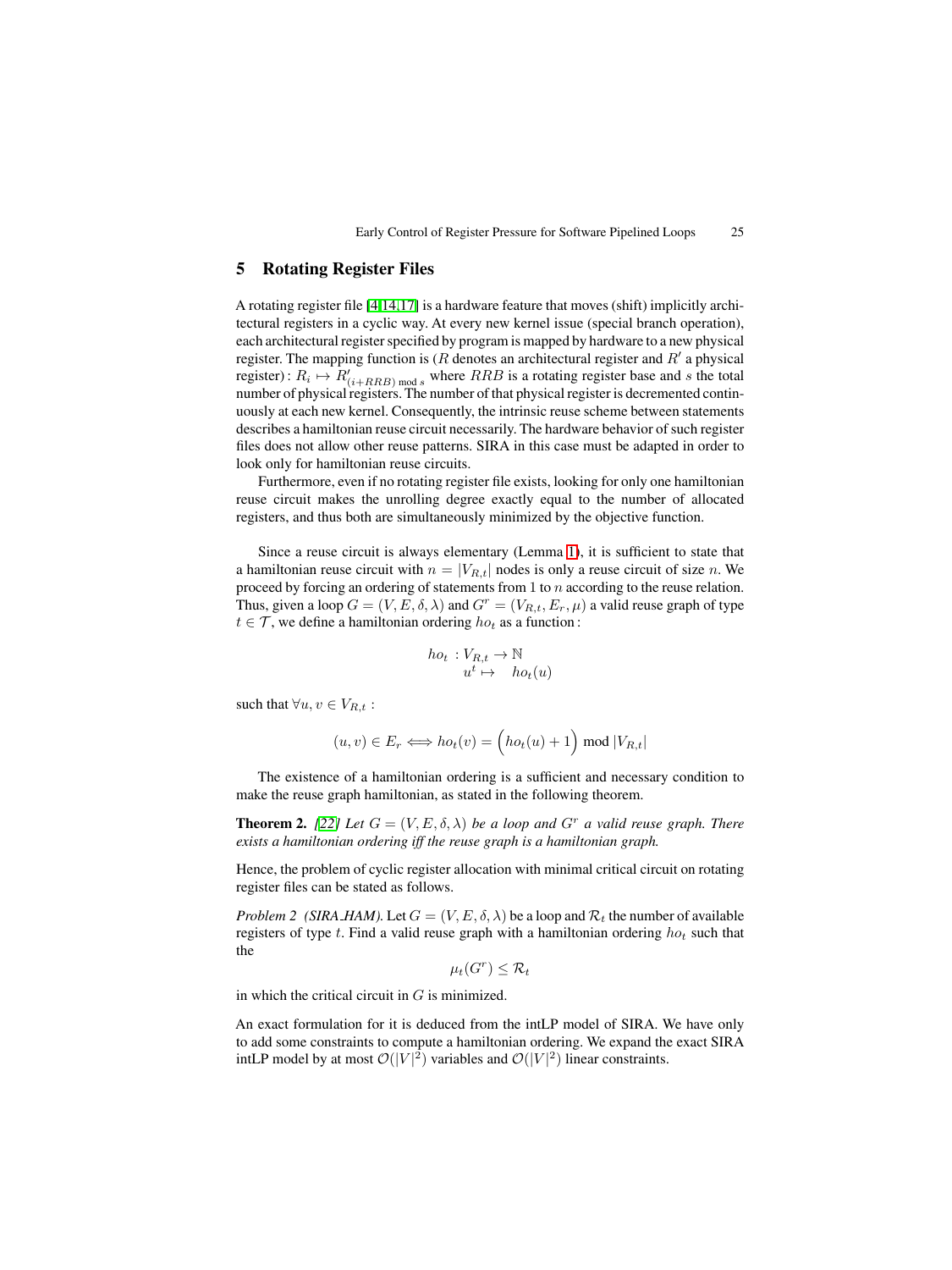- <span id="page-9-0"></span>1. for each register type and for each value  $u^t \in V_{R,t}$ , we define an integer variable  $ho_{u^t} \geq 0$  which corresponds to its hamiltonian ordering;
- 2. we add the linear constraints of the modulo hamiltonian ordering :  $\forall u, v \in V_{R,t}^2$ :

$$
\theta_{u,v}^t = 1 \Longleftrightarrow ho_{u^t} + 1 = |V_{R,t}| \times \beta_{u,v}^t + ho_{v^t}
$$

where  $\beta_{u,v}^t$  is a binary variable that holds to the integer division of  $ho_{u^t} + 1$  on  $|V_{R,t}|$ .

When looking for a hamiltonian reuse circuit, we may need one extra register to construct such a circuit. In fact, this extra register virtually simulates moving values among registers if circular lifetimes intervals do not meet in a hamiltonian pattern.

# **Proposition 1.** *[\[22\]](#page-15-0) Hamiltonian SIRA needs at most one extra register than SIRA.*

Both SIRA and hamiltonian SIRA are NP-complete. Fortunately, we have some optimistic results. In the next section, we investigate the case in which SIRA can be solved in polynomial time complexity.

# **6 Fixing Reuse Edges**

In [\[13\]](#page-15-0), Ning and Gao analyzed the problem of minimizing the buffer sizes in software pipelining. In our framework, this problem actually amounts to deciding that each operation reuses the same register, possibly some iterations later. Therefore we consider now the complexity of our minimization problem when fixing reuse edges. This generalizes the Ning-Gao approach. Formally, the problem can be stated as follows.

*Problem 3 (Fixed SIRA).* Let  $G = (V, E, \delta, \lambda)$  be a loop and  $\mathcal{R}_t$  the number of available registers of type t. Let  $E' \subseteq E$  be the set of already fixed anti-dependences (reuse) edges of a register type t. Find a distance  $\mu_{u,v}$  for each anti-dependence  $(k_{u^t}, v) \in E'$  such that

$$
\mu_t(G^r) \leq \mathcal{R}_t
$$

in which the critical circuit in  $G$  is minimized.

In following, we assume that  $E' \subseteq E$  is the set of these already fixed antidependences (reuse) edges (their distances have to be computed). Deciding (at compile) time for fixed reuse decisions greatly simplifies the intLP system of SIRA. It can be solved by the following intLP, assuming a fixed desired critical circuit II. Here, we write a system for VLIW or EPIC codes. For superscalar, we have to set the anti-dependence latency to 1.

Minimize 
$$
\rho = \sum_{(k_{u^t}, v) \in E'} \mu_{u, v}^t
$$

$$
=\sum_{i} a_i \cdot \sum_{j} u_j^t
$$

Subject to:  $II \times \mu_{u,v}^t + \sigma_v - \sigma_{k_{u}t} \geq -\delta_w(v) \ \forall (k_{u^t}, v) \in E'$  $\sigma_v - \sigma_u \ge \delta(e) - II \times \lambda(e) \qquad \forall e = (u, v) \in E - E'$ (1)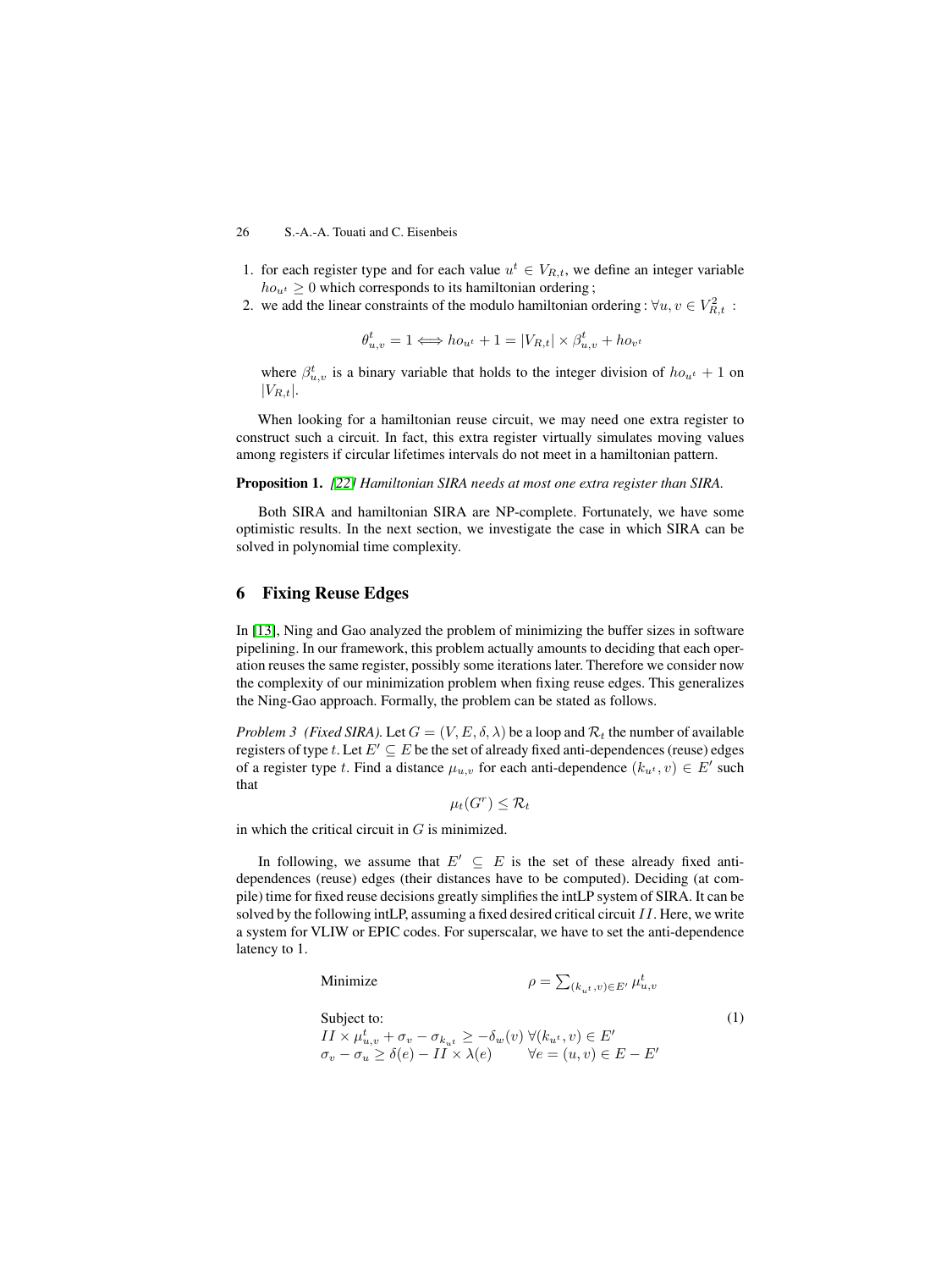<span id="page-10-0"></span>Since II is a constant, we do the variable substitution  $\mu'_u = II \times \mu^t_{u,v}$  and System [1](#page-9-0) becomes :

Minimize 
$$
(II.\rho =) \sum_{u \in V_{R,t}} \mu'_u
$$
  
Subject to:  

$$
\mu'_u + \sigma_v - \sigma_{k_u t} \ge -\delta_w(v) \quad \forall (k_{u^t}, v) \in E'
$$
 (2)

There are  $\mathcal{O}(|V|)$  variables and  $\mathcal{O}(|E|)$ ) linear constraints in this system.

**Theorem 3.** *[\[22\]](#page-15-0) The constraint matrix of the integer programming model in System 2 is totally unimodular, i.e., the determinant of each square sub-matrix is equal to 0 or to*  $\pm$  1.

 $\sigma_v - \sigma_u \ge \delta(e) - II \times \lambda(e) \ \forall e = (u, v) \in E - E'$ 

Consequently, we can use polynomial algorithms to solve this problem of finding the minimal value for the product  $II.\rho$ .

We must be aware that the back substitution in  $\mu = \frac{\mu}{L}$  may produce a non integral value for the distance  $\mu$ . If we ceil it by setting  $\mu = \lceil \frac{\mu'}{II} \rceil$ , a sub-optimal solution may result<sup>3</sup>. It is easy to see that the loss in terms of number of registers is not greater than the number of loop statements that write into a register  $(|V_{R,t}|)$ . This algorithm generalizes the heuristics proposed in [\[13\]](#page-15-0). We think that we can avoid ceiling  $\mu$  by considering the already computed  $\sigma$  variables, as done in [\[13\]](#page-15-0).

Furthermore, solving System 2 has two interesting follow-ups. First, it gives a polynomially computable lower bound for  $MII_{rc}(\rho)$  as defined in the introduction, for this reuse configuration  $rc$ . Let us denote as  $m$  the minimal value of the objective function. Then

$$
MII_{rc}(\rho) \geq \frac{m}{\rho}
$$

This lower bound could be used in a heuristics such that the reuse scheme and the number of available registers  $\rho$  are fixed. Second, if II is fixed, then we obtain a lower bound on the number of registers  $\rho$  required in this reuse scheme rc.

$$
\rho_{rc} \ge \frac{m}{II}
$$

There are numerous choices for fixing reuse edges that can be used in practical compilers.

- 1. For each value  $u \in V_{R,t}$ , we can decide that  $reuse_t(u) = u$ . This means that each statement reuses the register freed by itself (no sharing of registers between different statements). This is similar to buffer minimization problem as described in [\[13\]](#page-15-0).
- 2. We can fix reuse edges according to the anti-dependences present in the original code : if there is an anti-dependence between two statement  $u$  and  $v$  in the original code, then fix  $reuse_t(u') = v$  with the property that u kills u'. This decision is a generalization to the problem of reducing the register requirement as studied in [\[23\]](#page-15-0).

<sup>&</sup>lt;sup>3</sup> Of course, if we have  $MII = II = 1$  (case of parallel loops for instance), the solution remains optimal.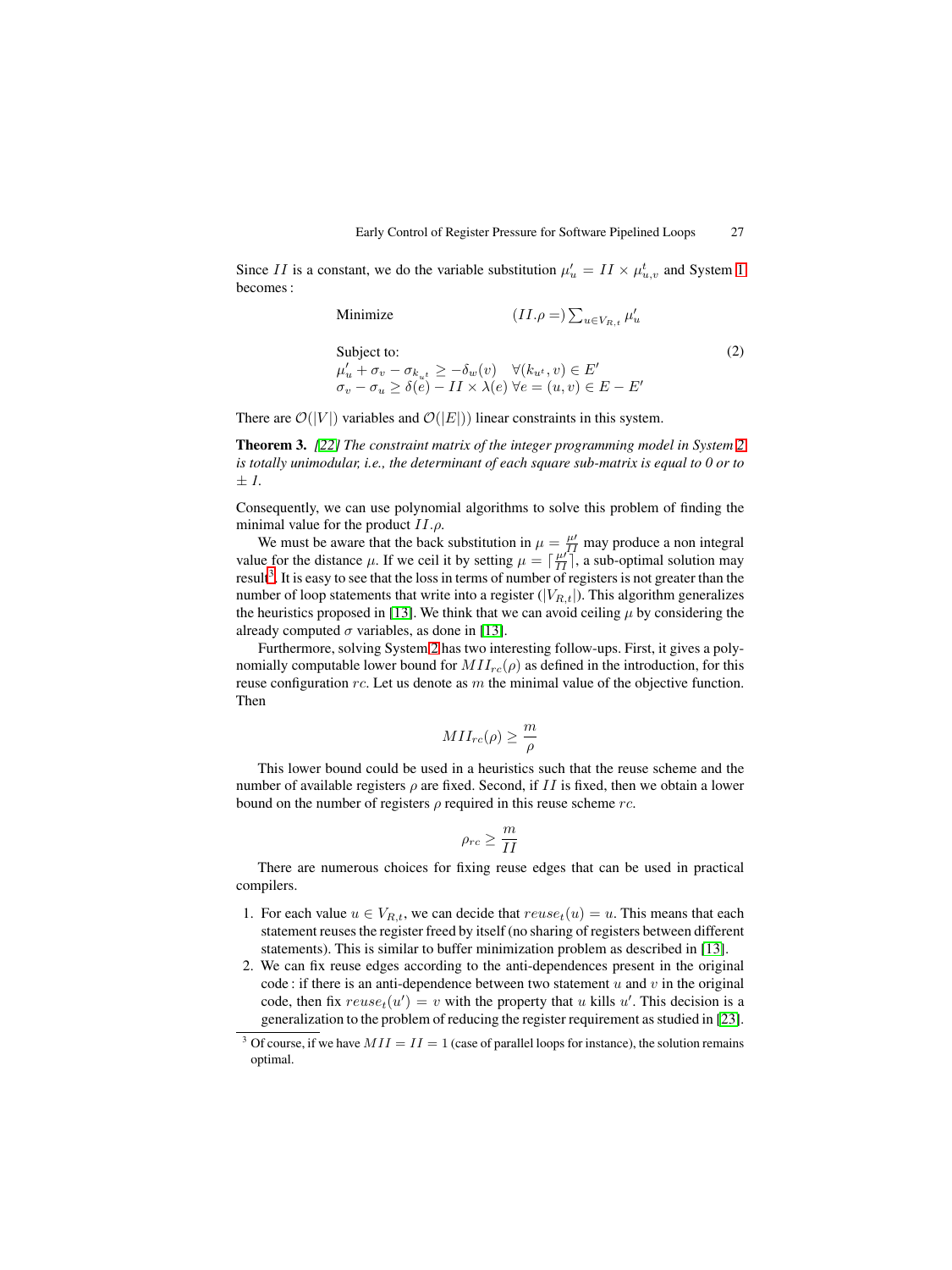<span id="page-11-0"></span>3. If a rotating register file is present, we can fix an arbitrary (or with a cleverer method) hamiltonian reuse circuit among statements.

As explained before, our model includes writing and reading offsets. The negative latencies of the introduced anti-dependences generate a specific problem for VLIW codes. The next section solves this problem.

*Eliminating Non-positive Circuits.* From the scheduling theory, circuits with nonpositive distances do not prevent a DDG from being scheduled (if the latencies are non-positive too). But such circuits impose hard scheduling constraints that may not be satisfiable by resource constraints in the subsequent pass of instruction scheduling<sup>4</sup>. Therefore these circuits have to be forbidden.

Alain Darte provides us a solution deduced from [\[2\]](#page-14-0). We add a quadratic number of retiming constraints to avoid non-positive circuits. We define a retiming  $r_e$  for each edge  $e \in E$ . We have then a shift  $r_e(u)$  for each node  $u \in V$ . We declare then an integer  $r_{e,u}$ for all  $(e, u) \in (E \times V)$ . Any retiming  $r_e$  must satisfy the following constraints:

$$
\forall e' = (u', v') \neq e, \qquad r_{e,v'} - r_{e,u'} + \lambda(e') \geq 0
$$
  
for the edge  $e = (u, v), r_{e,v} - r_{e,u} + \lambda(e) \geq 1$  (3)

Note that an edge  $e = (k_{u^t}, v) \in E'$  is an anti-dependence, i.e., its distance is  $\lambda(e)$  $\mu_{u,t}^t$ , to be computed. Since we have  $|E|$  distinct retiming functions, we add  $|E| \times |V|$ variables and  $|E| \times |E|$  constraints. The constraint matrix is totally unimodular, and it does not alter the total unimodularity of System [2.](#page-10-0) The following lemma proves that satisfying System 3 is a necessary and sufficient condition for building a DDG  $G_{\rightarrow r}$ with positive circuits distances.

**Lemma [2.](#page-10-0)**  $[22]$  Let  $G_{\rightarrow r}$  the solution graph of System [1](#page-9-0) or System 2. Then:

*System 3 is satisfied*  $\Longleftrightarrow$  *any circuit in*  $G_{\rightarrow r}$  *has a positive distance*  $\lambda(C) > 0$ *.* 

The next section summarizes our experimental results.

# **7 Experiments**

All the techniques described in this paper have been implemented and tested on various numerical loops extracted from different benchmarks (Spec95, whetstone, livermore, lin-ddot). This section presents a summary.

*Optimal and Hamiltonian SIRA.* In almost all the cases, both of the two techniques need the same number of registers according to the same II. However, as proved by Prop[.1,](#page-9-0) hamiltonian SIRA may need one extra register, but in very few cases (about 5% of experiments). Regarding the resulted unrolling degrees, even if it may grow exponentially with SIRA (from the theoretical perspective), experiments show that it is mostly lower than the number of allocated registers, i.e., better than hamiltonian SIRA. However, some few cases exhibit critical unrolling degrees which are not acceptable if code size expansion is a critical factor.

<sup>4</sup> This is because circuits with non-positive distances impose scheduling constraints of type "not later than".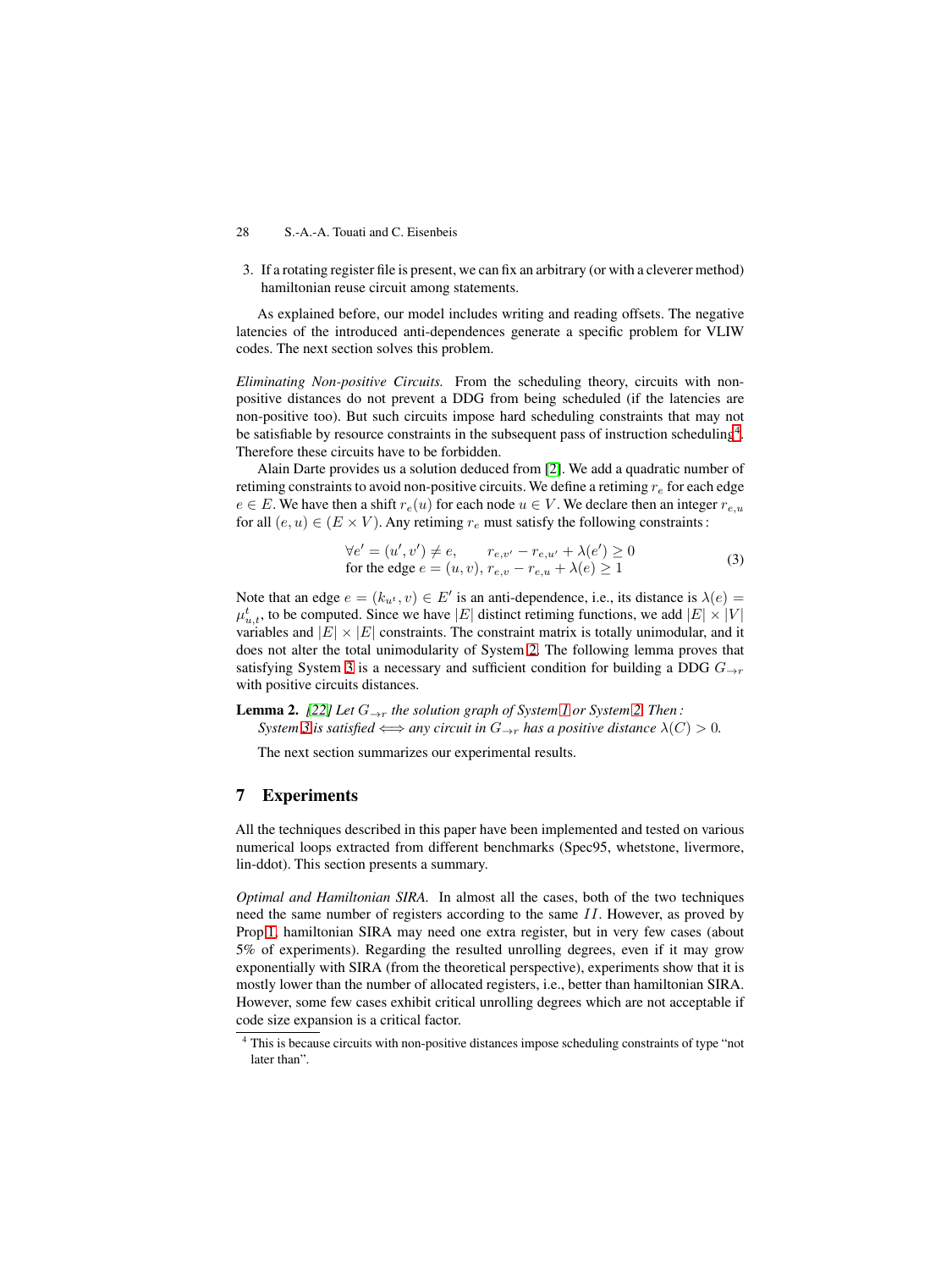*Optimal SIRA versus Fixed SIRA.* In a second step of experiments, we investigate the fixed SIRA strategies (Sect. [6\)](#page-9-0) to compare their results versus the optimal ones (optimal SIRA). We checked the efficiency of two strategies : self reuse strategy (no register sharing), and fixing an arbitrary hamiltonian reuse circuit. Resolving the intLP systems of these strategies become very fast compared to optimal solutions, as can be seen the first part of Fig. 4. We couldn't explore optimal solutions for loops larger than 10 nodes because the computation time became intractable.



**Fig. 4.** Optimal versus Fixed SIRA with  $II = MII$ 

For  $II = MII$ , some experiments do not exhibit a substantial difference. But if we vary II from MII to an upper-bound L, the difference is highlighted as follows.

- **–** Regarding the register requirement, the self reuse strategy is, in most cases, far from the optimal. Disabling register sharing needs a high number of registers, since each statement needs at least one register. However, enabling sharing with an arbitrary hamiltonian reuse circuit is much more beneficial.
- **–** Regarding the unrolling degree, the self reuse strategy exhibit the lowest ones, except in very few cases.

*Fixed SIRA : System [1](#page-9-0) versus System [2.](#page-10-0)* The compilation time for optimal SIRA becomes intractable when the size of the loop exceeds 10 nodes. Hence, for larger loops, we advice to use our fixed SIRA strategies that are faster but allow sub-optimal results. We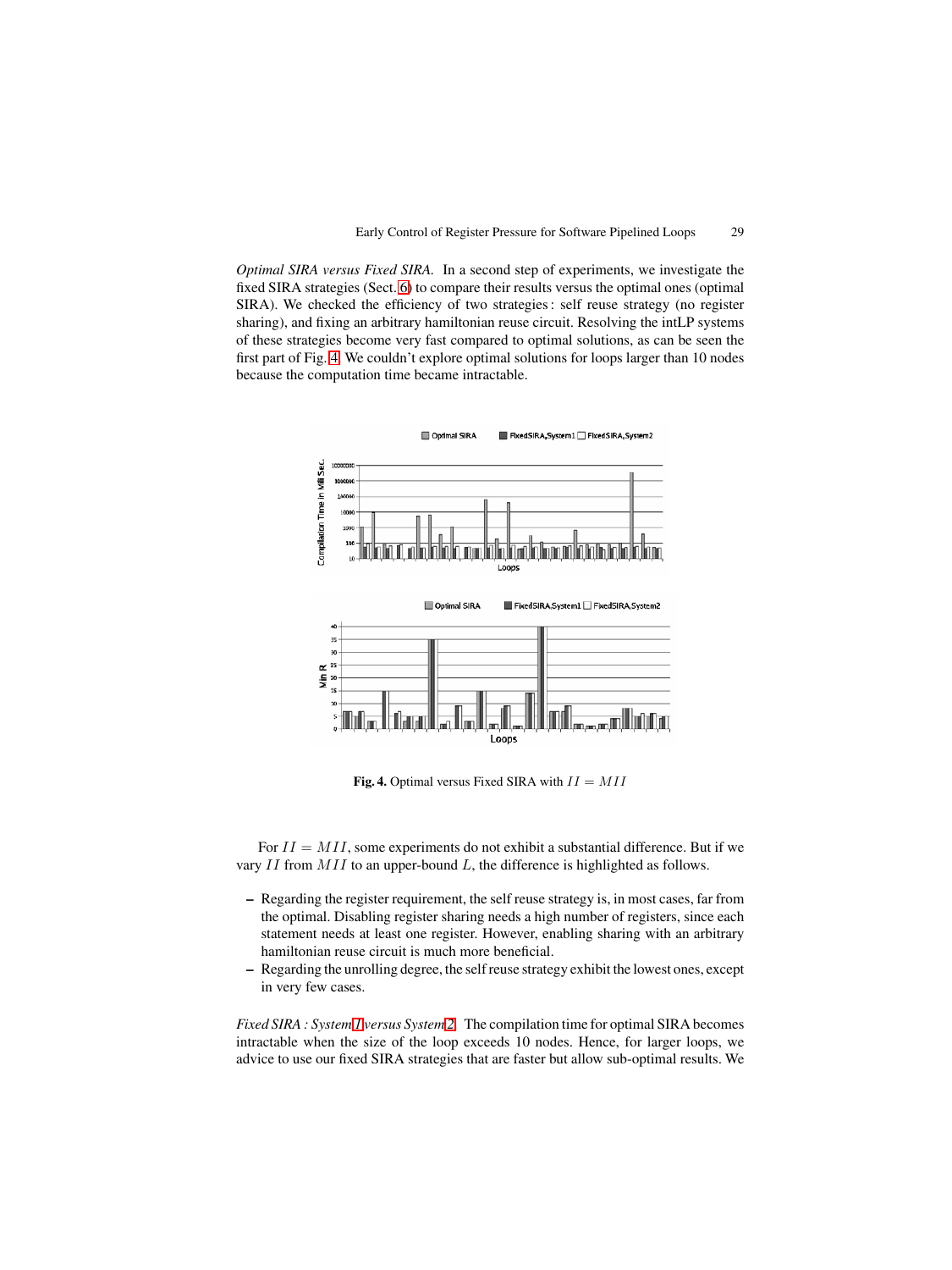investigated the scalability (in terms of compilation time<sup>5</sup> versus the size of DDGs) for fixed SIRA when solving System [1](#page-9-0) (non totally unimodular matrix) or System [2](#page-10-0) (totally unimodular matrix). Fig. 5 plots the compilation times for larger loops (buffers and fixed hamiltonian). For loops larger than 300 nodes, the compilation time of System [1](#page-9-0) becomes more considerable. The error ratio, induced by ceiling the  $\mu$  variable as solved by System [2](#page-10-0) compared to System [1,](#page-9-0) is depicted in Fig. [6.](#page-14-0) As can be seen, such error ratio asks us to improve the results of System [2](#page-10-0) by re-optimizing the  $\mu$  variables in a cleverer method as done in [\[13\]](#page-15-0).



**Fig. 5.** Compilation Time versus the Size of the DDGs

# **8 Conclusion**

This article presents a new approach consisting in virtually building an early cyclic register allocation before code scheduling, with multiple register types and delays in reading/writing. This allocation is expressed in terms of reuse edges and reuse distances to model the fact that two statements use the same register as storage location. An intLP model gives optimal solution with reduced constraint matrix size, and enables us to make a tradeoff between ILP loss (increase of MII) and number of required registers.

The spilling problem is left for future work. We believe that it is important to take it in consideration *before* instruction scheduling, and our framework should be very convenient for that.

When considering VLIW and EPIC/IA64 processors with reading/writing delays, we are faced to some difficulties because of the possible non-positive distance circuits that we prohibit. However, we allow anti-dependences to have non-positive latencies, because this amounts to consider that the destination register is not alive during the execution of the instruction and can be used for other variables. Since pipelined execution time is increasing, this feature becomes crucial in VLIW and EPIC codes to reduce the register requirement.

Each reuse decision implies loop unrolling with a factor depending on reuse circuits for each register type. The unrolling transformation can be applied before the software

<sup>5</sup> counted as the time for generating and solving the intLP systems, and building the allocated DDGs.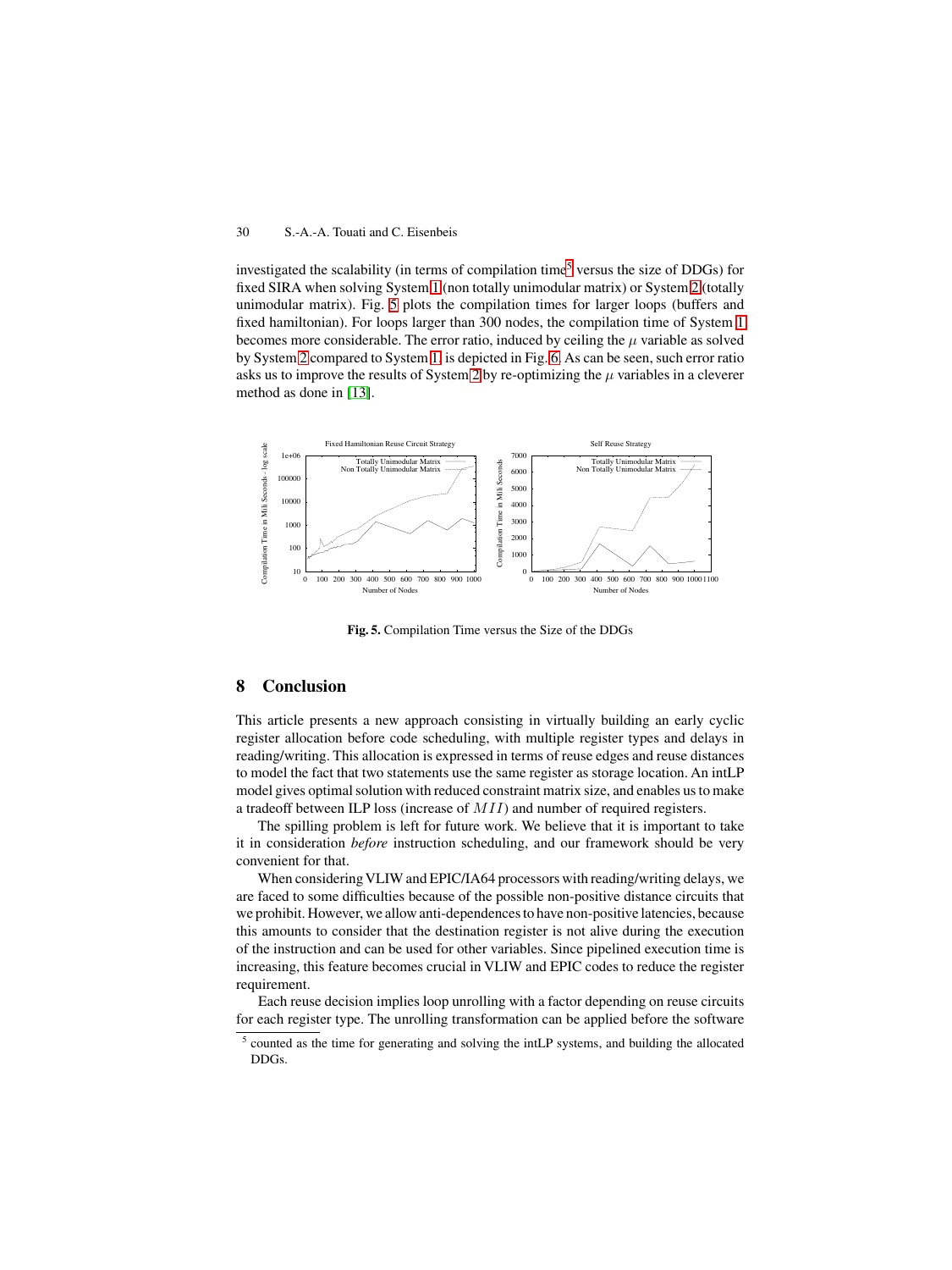#### Early Control of Register Pressure for Software Pipelined Loops 31

<span id="page-14-0"></span>

**Fig. 6.** Error Ratio in Terms of Register Requirement, Induced by System [2,](#page-10-0) versus the Size of the DDGs

pipelining pass (the inserted anti-dependences restrict the scheduler and satisfy register constraints) or after it during code generation step. It is better to unroll the loop after software pipelining in order to do not increase the scheduling complexity under resources constraints. Optimizing the unrolling factor is a hard problem and no satisfactory solution exists until now. However, we do not need loop unrolling in the presence of a rotating register file. We only need to seek a unique hamiltonian reuse circuit. The penalty for this constraint is at most one extra register than the optimal for the same II.

Since computing an optimal cyclic register allocation is intractable in real loops, we have identified one polynomial subproblem by fixing reuse edges. With this polynomial approach, we can compute  $MI(\rho)$  for a given reuse configuration and a given register count  $\rho$ . We can also heuristically find a register usage for one given II.

Our experiments show that disabling sharing of registers with a self reuse strategy isn't a good reuse decision in terms of register requirement. We think that how registers are shared between different statements is one of the most important issues, and preventing this sharing by self reuse strategy consumes much more registers than needed by other reuse decisions.

# **References**

- 1. D. Berson, R. Gupta, and M. Soffa. URSA: A Unified ReSource Allocator for Registers and Functional Units in VLIW Architectures. In *Conference on Architectures and Compilation Techniques for Fine and Medium Grain Parallelism*, pages 243–254, Orlando, Florida, Jan. 1993.
- 2. A. Darte, G.-A. Silber, and F. Vivien. Combining Retiming and Scheduling Techniques for Loop Parallelization and Loop Tiling. *Parallel Processing Letters*, 4(7):379–392, 1998.
- 3. D. de Werra, C. Eisenbeis, S. Lelait, and B. Marmol. On a Graph-Theoretical Model for Cyclic Register Allocation. *Discrete Applied Mathematics*, 93(2-3):191–203, July 1999.
- 4. J. C. Dehnert, P. Y.-T. Hsu, and J. P. Bratt. Overlapped Loop Support in the Cydra 5. In *Proceedings of Third International Conference on Architectural Support for Programming Languages and Operating Systems*, pages 26–38, New York, Apr. 1989. ACM Press.
- 5. A. E. Eichenberger, E. S. Davidson, and S. G. Abraham. Minimizing Register Requirements of a Modulo Schedule via Optimum Stage Scheduling. *International Journal of Parallel Programming*, 24(2):103–132, Apr. 1996.